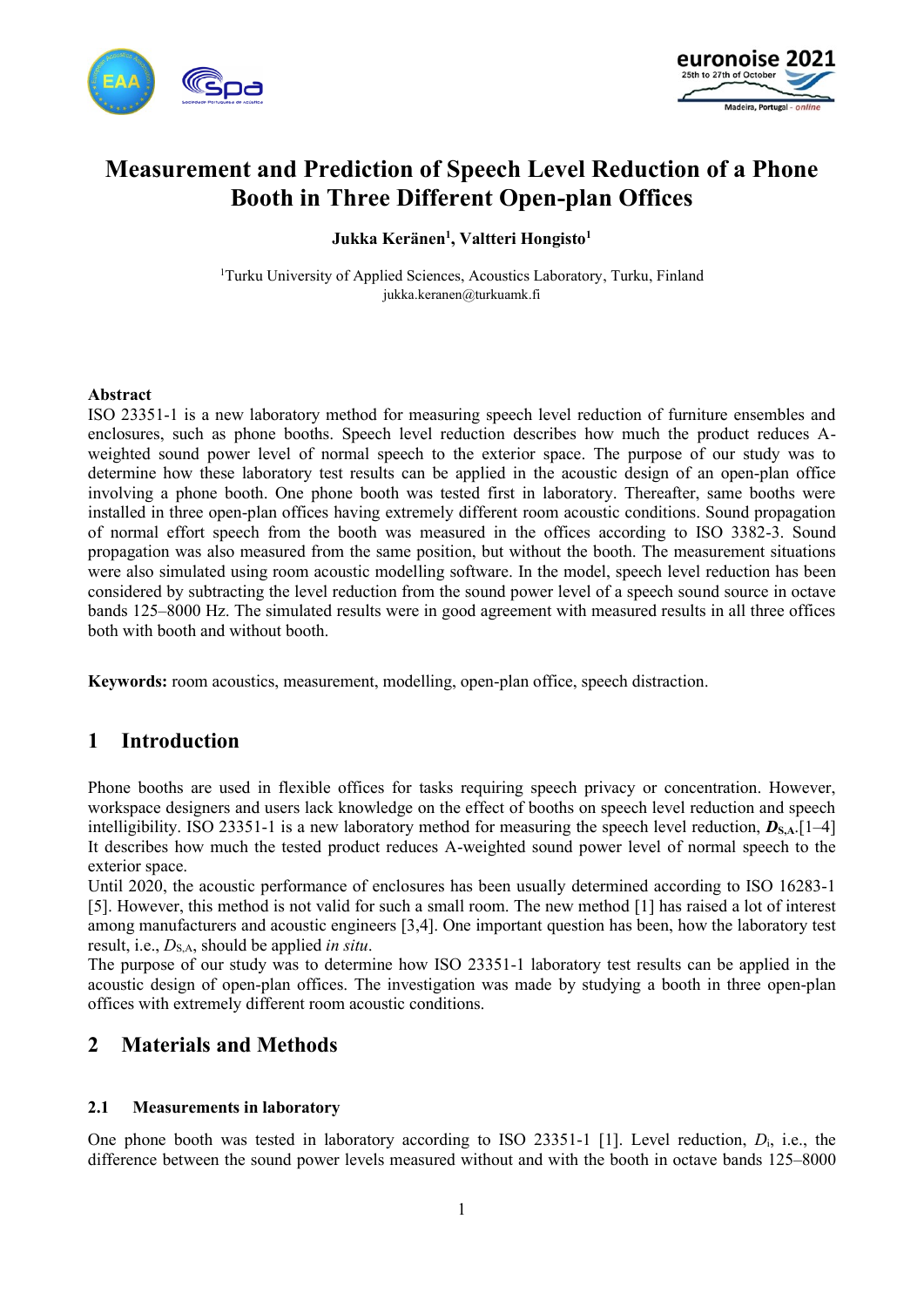

Hz in a reverberation room. The speech level reduction for A-weighted normal speech,  $D_{\rm SA}$ , is determined using the level reduction values, *D*i.

#### **2.2 Measurements in open-plan offices**

The same type of phone booth as in Sec. 2.1 was installed in three open-plan offices a, b, and c. They had extremely different room acoustic conditions (Figure 1).



Figure 1 – Three open-plan offices: a) no added absorbers in the room, b) 60% of the ceiling covered with absorbers and sound-absorbing screens, c) 90% of the ceiling covered with absorbers, sound-absorbing screens, and a soundabsorbing wall.

In offices a–c, reverberation time was measured according to ISO 3382-2 [6], and the room acoustic conditions were determined according to ISO 3382-3 [7]. Sound propagation from one workstation (without booth) and from one phone booth (with booth) were measured separately along a straight path covering 3–6 other workstations. The omnidirectional sound source (Norsonic Nor276) with power amplifier (Norsonic Nor280) was placed in the height of 1.2 m (centre of the loudspeaker) and the microphone of the sound level meter (Norsonic Nor150) was placed in the height of 1.2 m in the workstations. Pink noise was used as the wide band test signal. Spatial decay of A-weighted sound pressure level of speech,  $L_{p,A,S}$ , was determined using these measurement results as described in ISO 3382-3.

Speech transmission index, STI, was determined in all the measurement points using two masking sound levels, *Lp*,A,B, 33 dB and 43 dB. The determination of STI was based on modulation transfer functions, MTFs, determined from measured impulse responses as described in IEC 60268-16 [8]. The test signal for impulse response measurements was exponential sine sweep that was produced by the analysis software (WinMLS 2004) and sent via an external sound card (D-Audio) and power amplifier (Norsonic Nor280) to the omnidirectional loudspeaker (Norsonic Nor276). The measurement microphone (BSWA SM4201) was connected to the sound card and mounted on a tripod in the workstation at the height of 1.2 m. The MTFs were determined by the analysis software immediately after the measurements.

The single-number quantities  $D_{2,S}$ ,  $L_{p,A,S,4m}$ , and  $r_D$  were determined from the measurement results according to ISO 3382-3.

#### **2.3 Room acoustic simulations**

The measurements in offices a–c were simulated afterwards using room acoustic simulation software (ODEON 14.00 Auditorium 2016) with the highest accuracy settings. The room geometries were created using 3D drawing software (SketchUp Make 2016). The absorption coefficients were set in the models according to observations during the measurements and values presented in literature.

In the model, the sound sources and receivers were placed in the same workstations as during the measurements in offices a–c. Sound power level of the omnidirectional speech sound source was set according to ISO 3382-3. Level reduction of the booth was considered by subtracting the *D*<sup>i</sup> -values from the sound power level of the speech sound source within octave bands from 125 to 8000 Hz. It was assumed that the sound radiation from the booth was omnidirectional.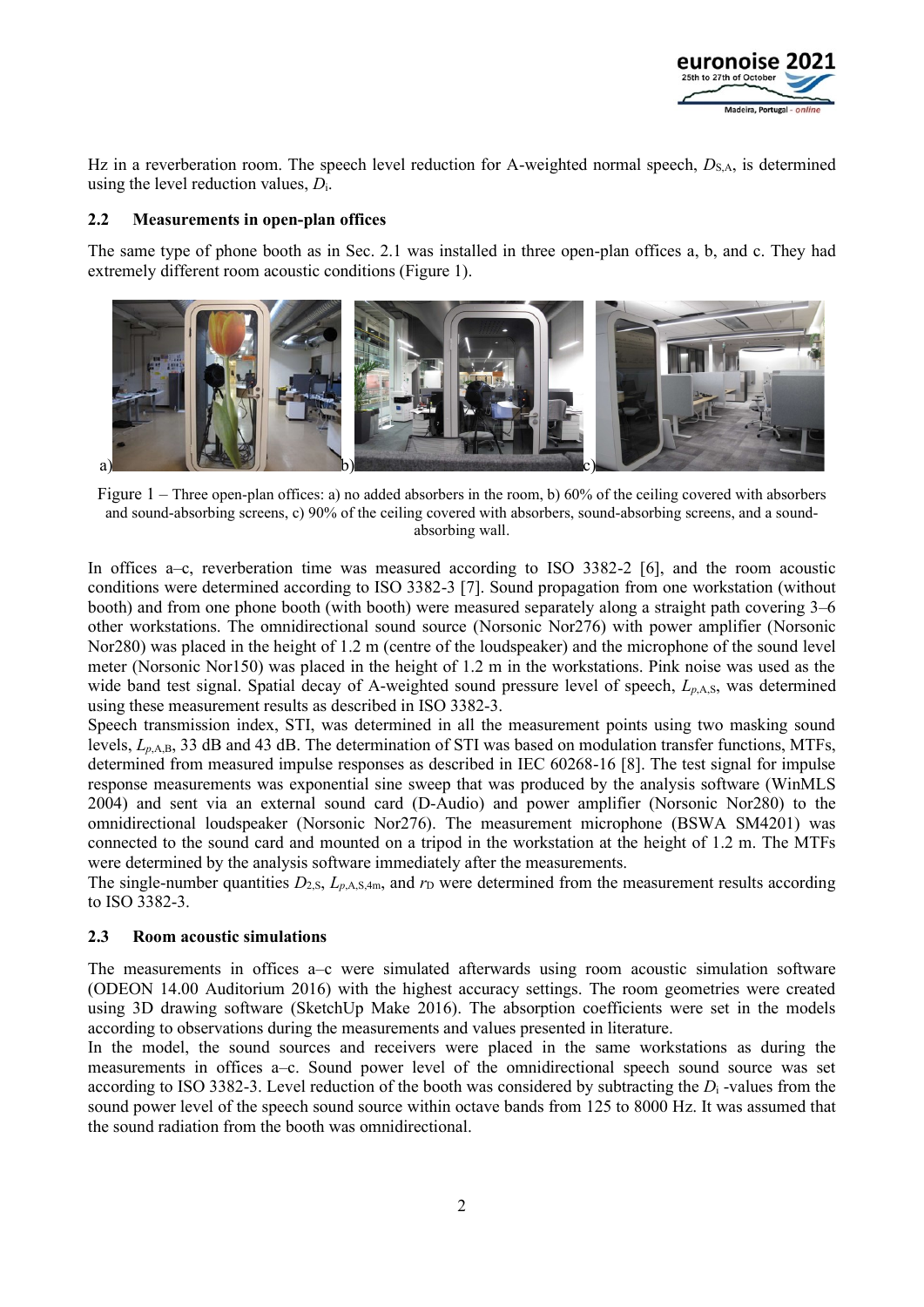

STI was determined using simulated early decay times, EDTs, simulated  $L_{p,A,S}$ , and masking sound levels, *Lp*,A,B, 33 dB or 43 dB. EDT and *Lp*,A,S were simulated independently in all the receivers (measurement points). The determination procedure has been described, e.g., in Ref. [9].

The single-number quantities  $D_{2,S}$ ,  $L_{p,A,S,4m}$ , and  $r_D$  were determined according to ISO 3382-3 using the simulated results.

### **3 Results**

The speech level reduction according to ISO 22351-1, *D*<sub>S,A</sub>, was 30 dB. The level reductions in octave bands 125–8000 Hz are presented in Table 1. These values were used in simulations in offices a–c. The measured reverberation time in offices a–c is presented in Figure 2 and the masking sound levels in Figure 3.



Table 1 – The level reductions,  $D_i$ , in octave bands 125–8000 Hz.

Figure 2 – Measured reverberation time as a function of frequency in offices a–c.



Figure 3 – Masking sound levels, *Lp,*A,B, 33 dB and 43 dB as a function of frequency.

The measured and simulated spatial decay of A-weighted sound pressure level of speech, *Lp*,A,S, with and without booth in offices a–c are presented in Figures 4–6. The measured and simulated STI in offices a–c with and without booth using masking sound level,  $L_{p,A,B}$ , 33 dB or 43 dB are presented in Figures 7–9.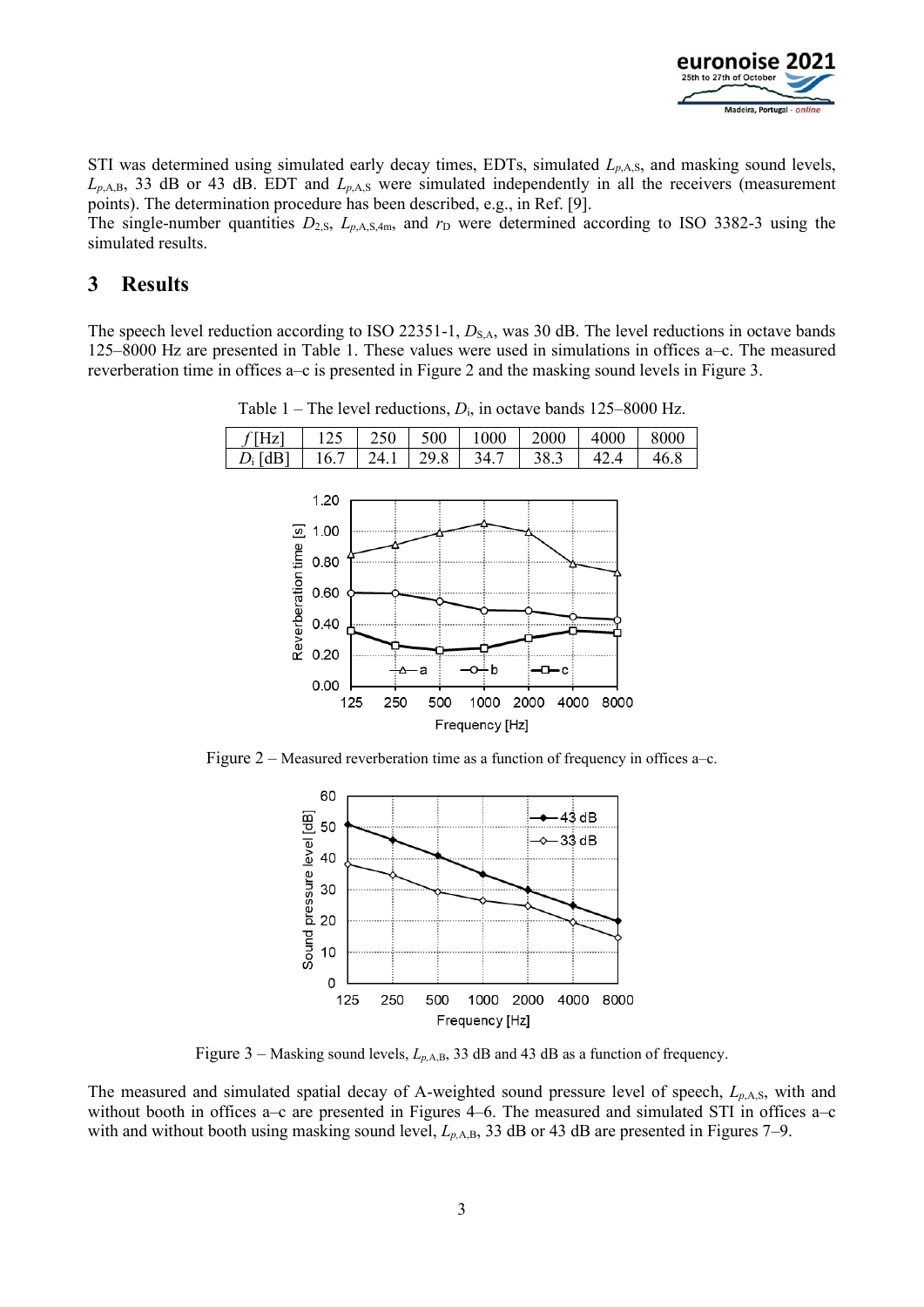



Figure 4 – Measured and simulated (Model) spatial decay of  $L_{p,A,S}$  with and without booth in office a.



Figure 5 – Measured and simulated (Model) spatial decay of  $L_{p,A,S}$  with and without booth in office b.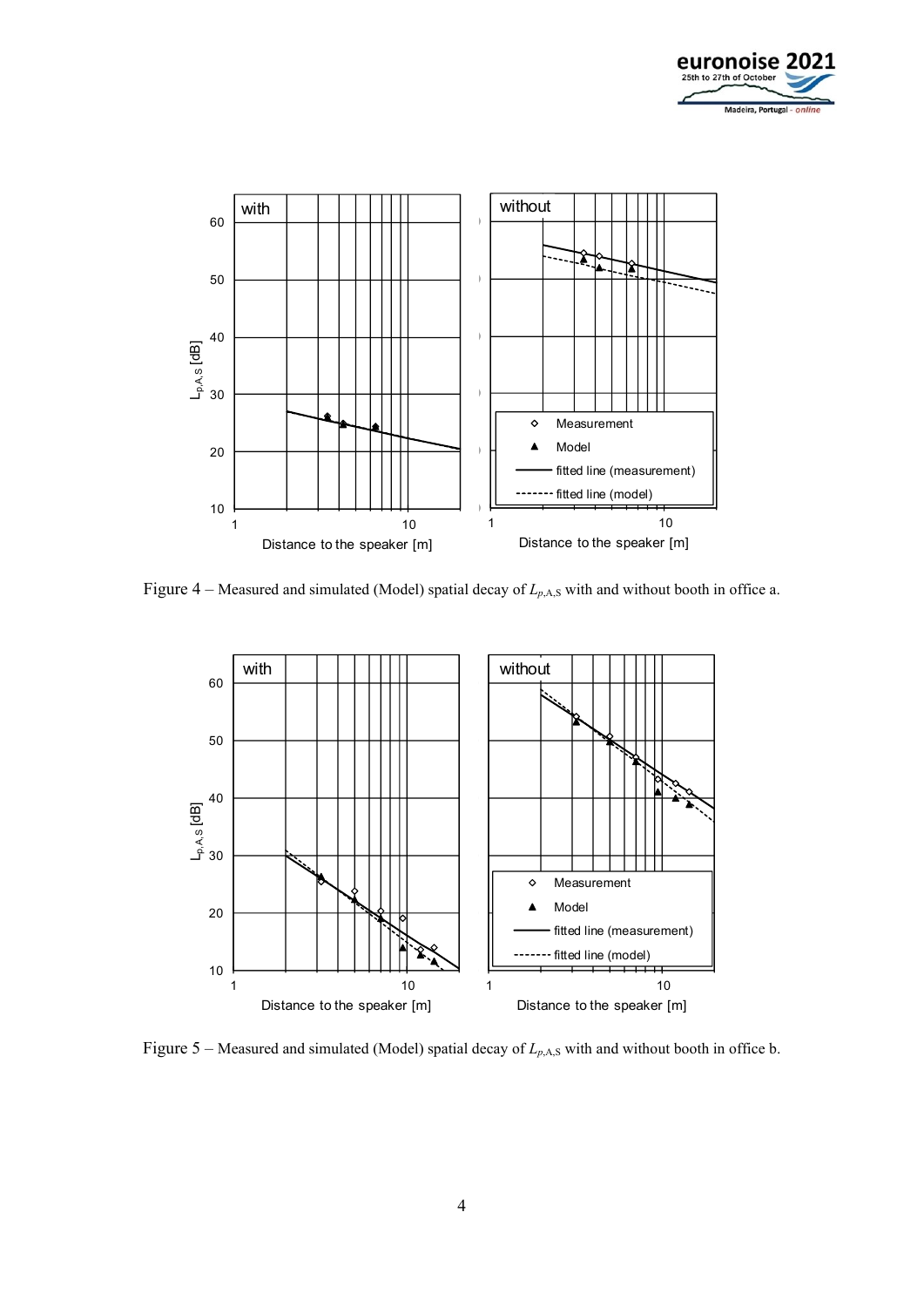



Figure  $6$  – Measured and simulated (Model) spatial decay of  $L_{p,A,S}$  with and without booth in office c.



Figure 7 – Measured and simulated (Model) spatial decay of STI with and without booth using masking sound level of 33 or 43 dB with and without booth in office a.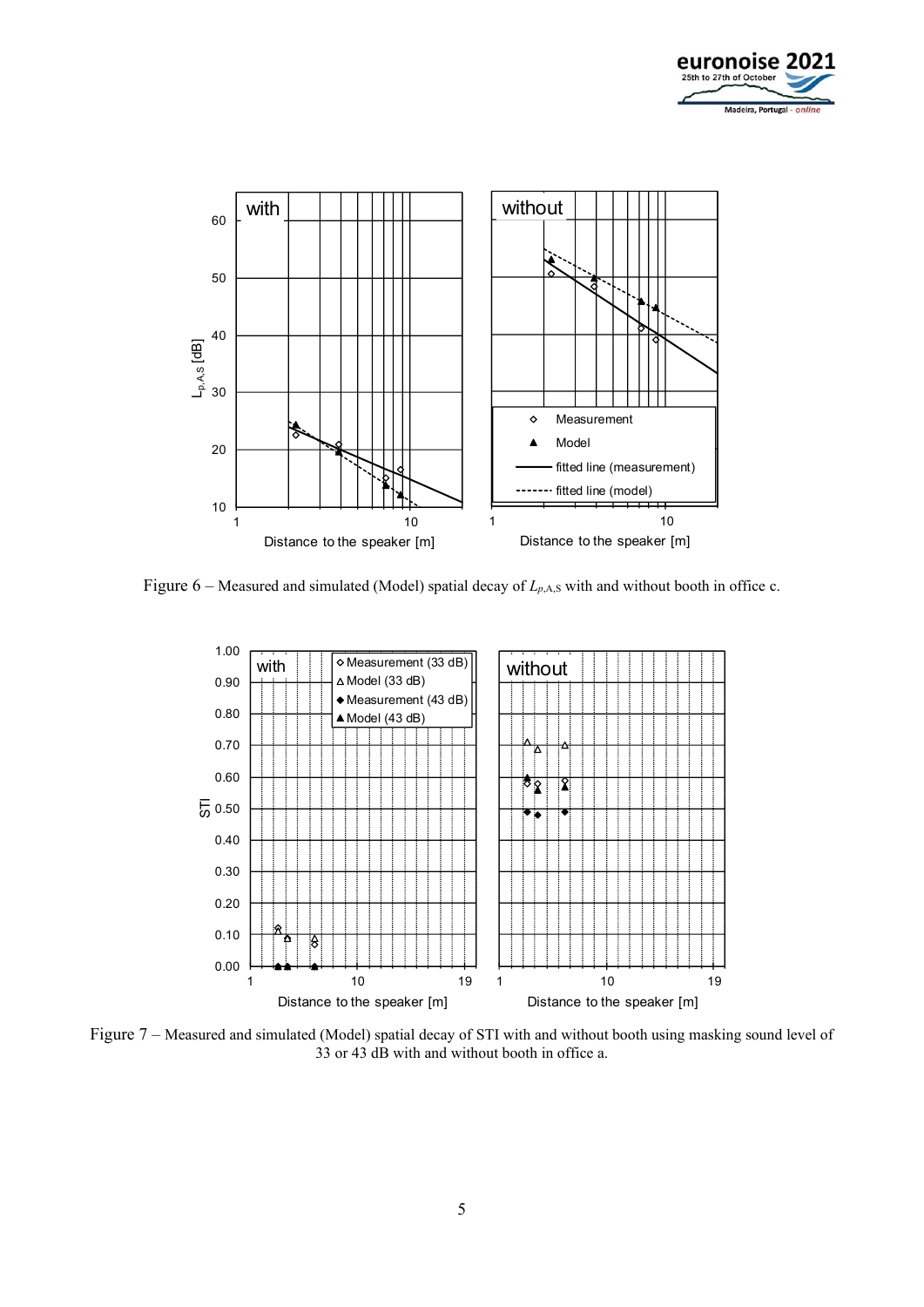



Figure 8 – Measured and simulated (Model) spatial decay of STI with and without booth using masking sound level of 33 or 43 dB with and without booth in office b.



Figure 9 – Measured and simulated (Model) spatial decay of STI with and without booth using masking sound level of 33 or 43 dB with and without booth in office c.

The single-number values according to ISO 3382-3 with booth and without booth are presented in Figures 10–12.  $D_{2,S}$  and  $L_{p,A,S,4m}$  were determined from the fitted lines in Figures 4–6. The distraction distance,  $r_D$ , which is the distance where STI falls below 0.50 was determined using Figures 7–9.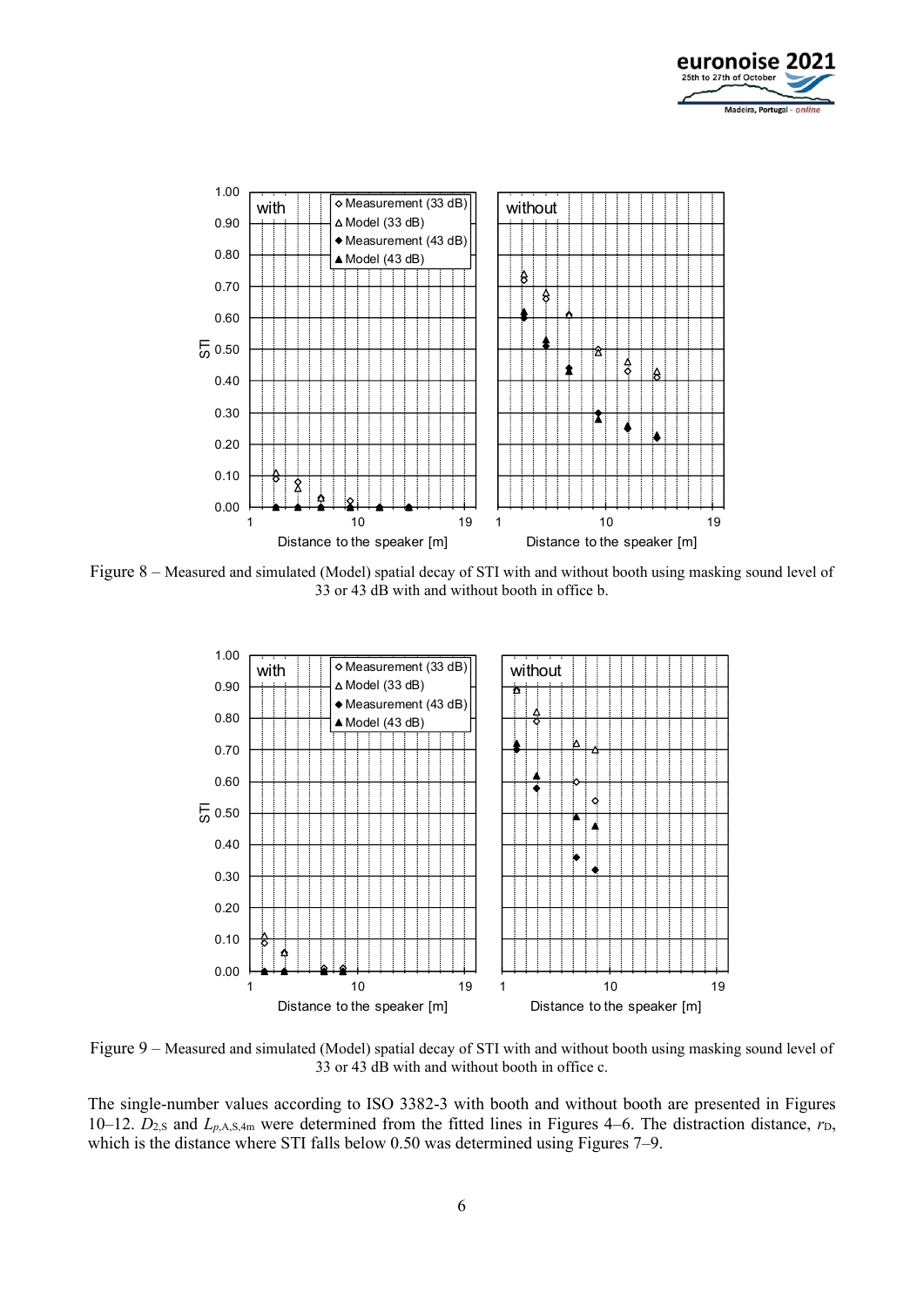



Figure 10 –Simulated and measured  $D_{2,S}$  with booth (left) and without booth (right) in offices a–c.



Figure 11 –Simulated and measured  $L_{p,A,S,4m}$  with booth (left) and without booth (right) in offices a–c. (Note different Y-axis scale)



Figure 12 –Simulated and measured  $r<sub>D</sub>$  without booth in offices a–c. Masking sound level 33 dB (left) and 43 dB (right). (No result in office a)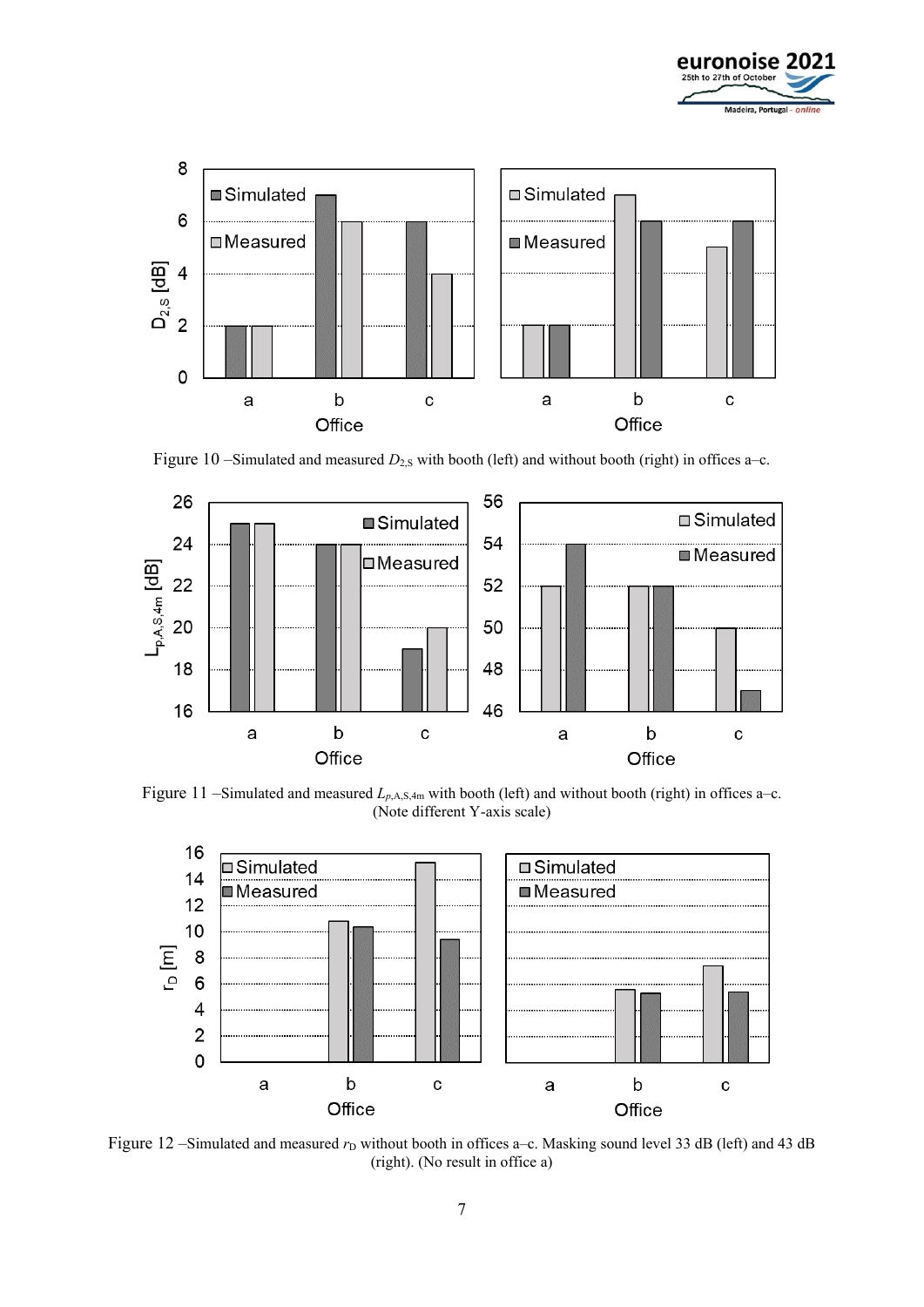

### **4 Discussion**

The simulated single-number values of ISO 3382-3 were in good agreement with the measurement results (Figures 10–12) both with and without the booth. The difference between simulated and measured  $D_{2.5}$  was 2 dB or smaller in offices a–c. The highest difference between simulated and measured  $L_{p,A,S,4m}$  was 3 dB in office c without booth. Thus, our study showed that ISO 23351-1 laboratory test results can be applied in room acoustic design of open-plan offices according to the concepts of ISO 3382-3. The application was made by reducing the speech effort by the octave band level differences, *D*i, obtained by ISO 23351-1. Acoustic designers could apply above-described method in room acoustic simulation of a phone booth, e.g., when evaluating the effect of the phone booth on room acoustic conditions in any office. Simulation according to ISO 3382-3 can be very useful in the communication between acoustic designer, architect, and user.

In office a,  $r<sub>D</sub>$  could not be determined without booth because spatial decay of STI was almost zero. In offices b and c without booth, the difference between simulated and measured  $r<sub>D</sub>$  was 2 m or less when the masking sound level, *Lp,*A,B, was 43 dB. The difference increased to 5.9 m when *Lp,*A,B was 33 dB in office c. The simulated spatial decay of STI was not as steep as in the measurements. Probable reason for this is the different method of determining STI in simulations and measurements.

In office a without booth, simulated values of  $L_{p,AS}$  were constantly about 2 dB lower than measured values (Figure 4), but simulated values of STI were higher than measured values (Figure 7). Possible reason for contradicting results of STI is that simulated STI determination was based on simulated EDTs, sound pressure levels of speech and masking sound level, while measured STI was determined using measured MTFs, sound pressure level of speech and masking sound level.

Our results are also interesting since they demonstrate well how a booth with high performance (with  $D_{S,A}=30$  dB) affects the speech level and STI in offices. STI was under 0.15 beyond 3 m from the booth when background noise level,  $L_{p,A,B}$ , in the room was 33 dB or higher. This suggests that speech privacy is acceptable for booths achieving  $D_{S,A}=30$  dB. A recent survey of 11 commercially available booths showed that the *D*<sub>S,A</sub> values can range between 15 and 30 dB [4]. Therefore, the STI values obtained in our study do not apply for many commercial booths since their performance is lower than 30 dB.

STI was 0.00 with normal speech effort in offices a–c with booth when the masking sound level, *Lp,*A,B, was 43 dB. When the masking sound level, *Lp,*A,B, was 33 dB, STI was about 0.10 at close distance, under 3 m from the booth. Thus, the perceived performance of the booth may depend on masking sound level but if the occupant uses lower speech level inside the booth, the STI is lower also when the masking sound level is low. Without booth, STI was about 0.50 or higher at distances under 5 m from the speaker when the masking sound level, *Lp,*A,B, was 43 dB or 33 dB.

# **5 Conclusions**

Because our study covered acoustically extreme environments, it is justified to suggest that commercial room acoustic software can be reliably applied to assess how a phone booth (tested by ISO 23351-1) reduces speech noise in an open-plan office. The assessment can be used to derive the requirements for booth's  $D_{\text{SA}}$ performance in the specific office environment. The required performance depends on background noise level, distance to the booth, and room acoustic attenuation as described by ISO 3382-3.

### **Acknowledgements**

We thank Framery Ltd. who funded the research work and the installation of the booths in each open-plan office.